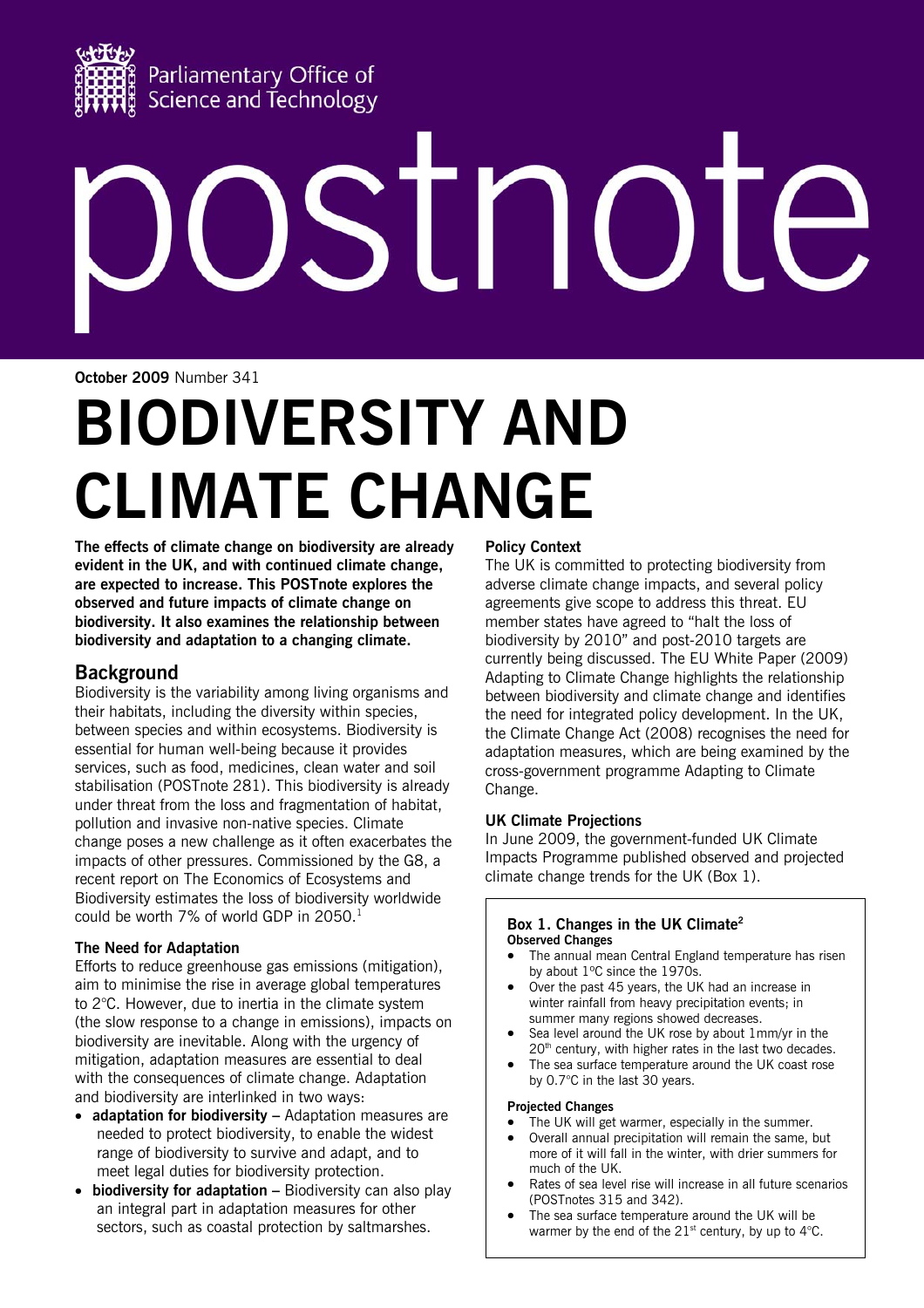#### **UK Overseas Territories (UKOTs)**

The UK government also has a duty to help protect the biodiversity in the UKOTs. $3$  The biodiversity of the UKOTs is of global importance, due to their unique species and variation in ecosystems from tropical to Antarctic. The impact of climate change is likely to be extensive in the 14 UKOTs, as many are small islands, which are vulnerable to rising sea levels, warmer temperatures and increased erratic weather events.

# **Climate Change Impacts on Biodiversity Observed Impacts**

*Changes to Geographic Distribution* 

Some birds, insects, mammals and plants are already showing changes in their geographic distribution and have moved northwards or to higher altitudes in response to the observed changes in the UK climate. There is increasing evidence that many species with the northern limit of their range in the UK are expanding further north and onto higher ground (275 of 329 animal species analysed moved north by 31-60km in the last 25 years)<sup>4</sup> (Figure 1A). In contrast, some cold-adapted species with their southern limit in the UK are retreating northwards and are being lost from now climatically unsuitable southern sites and lower ground (Figure 1B).

#### **Figure 1. Comma butterfly with an expanding northern limit (A), and black grouse with a retreating southern limit (B) (Data from the National Biodiversity Network).**



Species respond independently to climate change, but typically, widespread species with general habitat requirements and good dispersal ability are expanding into new areas; whereas species with small geographical distribution, poor ability to disperse and specific habitat requirements are less able to move, as they are limited by non-climatic factors, such as habitat loss and fragmentation. These shifts in geographical distribution also include the spread of non-native species (Box 2).

# *Changes to Timing of Seasonal Events*

Phenology is the study of changes in the timing of seasonal events. As temperatures have increased, spring and summer events are taking place earlier in the year. Evidence includes leafing, fungal fruiting, bird egg laying, spawning of amphibians, arrival of migrants and insect emergence (Box 3). Autumn events are occurring both earlier and later in the year, and the trends are less clear.

# **Box 2. Climate Change and Non-native Species**

- Climate change may allow non-native species previously unable to survive in the UK climate to become established.
- Climate change increases the chance that some non-native species, already established in the UK, will increase in abundance or spread geographically, and some of these species may become invasive (POSTnote 303).
- Climate change can interact with other disturbances and native species may be out-competed by invasive nonnative species. Certain disturbances, such as floods, may also accelerate the spread of invasive non-natives by affecting existing species negatively.

Many non-native species that establish themselves in the UK are not invasive or detrimental to wider biodiversity. Some species arriving through natural range expansions may in fact be seen to enhance biodiversity, for example, a nonnative bumble bee *(Bombus hypnorum)* and the little egret *(Egretta garzetta)*. In that context, prevention measures and eradication attempts are not desirable. However, it is advised that non-native species displaying invasive characteristics driven by climate change should be monitored and contingency plans put in place.<sup>5</sup> Also invasive non-native species are the second greatest threat to biodiversity in the UKOTs after climate change.

In Britain, the first flowering date for 385 plant species has advanced by 4.5 days during the past decade in comparison with the previous four decades.<sup>6</sup> A recent study of 726 UK plants and animals (SPACE) found an average advance of spring and summer events of 3.9 days per decade between 1976 and 2005, with faster shifts at the bottom of food chains. In a European study of 542 species, 78% of records showed advancing trends of, on average, 2.5 days per decade. $^1$ 

# *Changes to Abundance and Habitat Preference*

Two recent studies of birds (including 42 rare birds in the UK and 122 common breeding birds in Europe) showed that species are both increasing and decreasing in abundance in correlation with climate change.<sup>7</sup> Climate change can also cause a change in habitat preference. For example, the silver-spotted skipper butterfly is now seen breeding in cooler north-facing grasslands. $^8$ 

# **Box 3. Mismatch in Species Interaction9**

As species respond independently to climate change they are becoming mismatched with other species that depend on them. One such example is the wading bird the golden plover (*Pluvialis apricaria*) and its food source the cranefly.

Warmer spring temperatures influence the timing of both golden plover nesting and cranefly emergence. However, it is increasing late summer temperatures, over the last 35 years, that is the most important climatic factor affecting the golden plover populations. The growth and survival of golden plover chicks depends on abundance of cranefly prey. Increasing summer temperatures and lower rainfall kill cranefly larvae in peatland soils as the surface dries out, this means a reduction in adult craneflies emerging the following spring, resulting in low golden plover chick survival.

However, with active restoration of the peatland habitat by raising water levels, there is increased resilience of cranefly populations to future warming - one solution to help both species adapt to the impact of climate change.

# *Changes to Species Interactions*

Species do not respond simultaneously to climate change, which in turn leads to changes in the species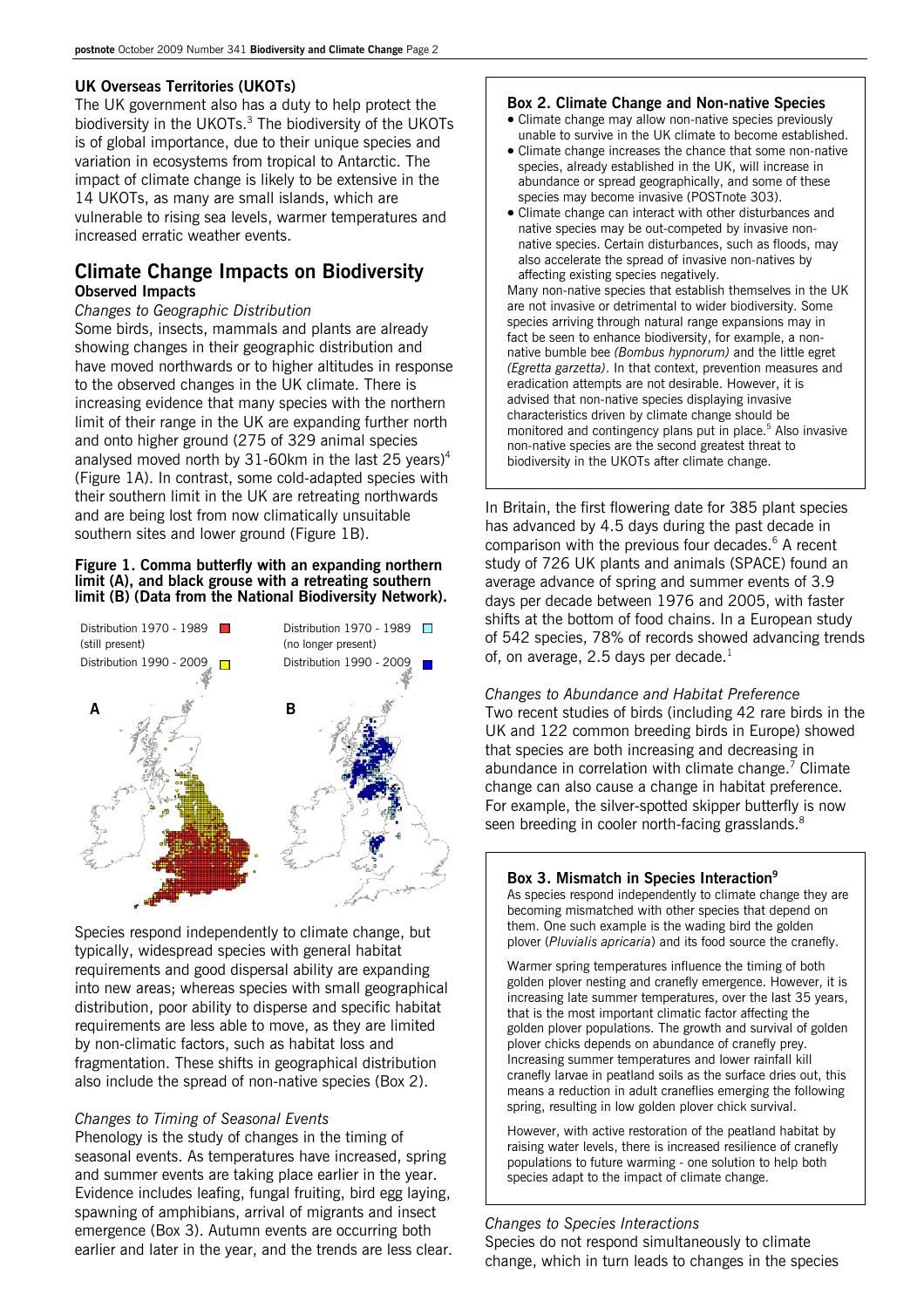composition found in a particular habitat and in the interaction between these species. The conservation implications of interacting species becoming mismatched in space (geographical shifts) or in time (phenology shifts) are only just emerging (Box 3) and are likely to need increased attention as climate change progresses.

#### *Changes to Ecosystems*

Changes in species composition and in species interaction eventually lead to ecosystem-level changes. Changes to ecosystems can affect their ability to provide essential services, such as carbon sequestration and food provision. The marine ecosystem is one of the most vulnerable and climate change has already had an impact on seabirds and North Sea cod (Box 4).

#### **Box 4. Climate Change and the Marine Ecosystem**

The UK Marine Climate Change Impacts Partnership (MCCIP) reports on the climate change impacts on the marine environment.<sup>10</sup> Its latest report highlights the potential impacts of climate change and linkages between coastal economies (POSTnote 342), ocean acidification (POSTnote 343), non-native species and seabirds.

Climate change has already caused changes in plankton, fish distribution and species composition in the seas around the UK. Recent warmer conditions and associated shifts in plankton composition, abundance and geographical distribution have led to reduced availability of prey fish for some seabirds, which has been strongly linked to recent poor breeding success, reduced survival rates and thus population declines. The decline and shift of prey plankton has also exacerbated the decline in North Sea cod stock.<sup>10</sup>

#### **Forecasted Impacts**

The projected future changes to temperature and rainfall (Box 1) will have further impact on biodiversity. For longlived species with slow dispersal ability, there may also be a time lag in the response to already observed climate change. Projections of future impacts to biodiversity come from field experiments and modelling.

#### *Field Experiments*

Field experiments manipulate variables such as  $CO<sub>2</sub>$ concentrations, temperature and precipitation in the field to mimic future climate scenarios. Impacts are assessed on different levels, including changes to biodiversity and ecosystem processes such as water processing, nutrient cycling and carbon storage. Due to natural variability, experimental studies often need to be long-term to detect significant changes. $11$  It is also difficult to separate the impacts of climate change from other threats, and to control the non-manipulated surrounding environment.

#### *Modelling Studies*

Modelling studies use future climate scenarios to project changes to the potential distribution of a species. Modelling of UK and European biodiversity has been carried out for a range of species (Table 1). Most studies forecast a mixed response with some species expanding in potential range and others contracting. In agreement with the observed impacts, often cold-adapted species with a northern distribution in the UK are projected to decline, while species with predominantly southern distribution are forecast to increase. Climatic suitability,

however, only measures the **potential** distribution of a species; to determine the **actual** distribution other factors need consideration including:

- dispersal capacity;
- presence of suitable habitat;
- interaction with other species;
- the modelling programme and climate scenario used.

#### **Table 1. Modelling Future Impacts on Biodiversity**

**(red = declining species and blue = expanding species)** 

| Project                                                                                     | <b>Forecasted Impacts</b>                                                                                                                                                                                                                                                                                                                                                                   |
|---------------------------------------------------------------------------------------------|---------------------------------------------------------------------------------------------------------------------------------------------------------------------------------------------------------------------------------------------------------------------------------------------------------------------------------------------------------------------------------------------|
| The Climatic<br>Atlas of<br>European<br><b>Breeding Birds</b><br>(2008)                     | Modelled 431 European breeding birds in 2100.<br>$\bullet$<br>Three quarters of birds decline in range; with<br>٠<br>average range reducing by a fifth.<br>Average range shifts 550km to the north-east.<br>٠<br>Average range overlaps with current range by 40%.<br>٠<br>Climate in southern Britain allows colonisation by<br>$\bullet$<br>some species from southern Europe.            |
| Climatic Risk<br>Atlas of<br>European<br><b>Butterflies</b><br>(2008)                       | Modelled 293 European butterflies in 2080.<br>٠<br>In the best case scenario, half of the present land<br>٠<br>occupied by 156 butterfly species is unsuitable for<br>survival.<br>In the worst case scenario, over 95% of the present<br>٠<br>land occupied by 70 butterfly species is unsuitable<br>for survival.<br>18-30% of species show increases in their potential<br>distribution. |
| Modelling<br>Natural<br>Resource<br>Responses to<br>Climate Change<br>(MONARCH 3)<br>(2007) | Modelled 32 UK species (plants, birds, insects and<br>$\bullet$<br>mammals) in 2080.<br>Eight species (mainly of northern distribution) show<br>$\bullet$<br>significant loss of suitable potential habitat; five of<br>these species risk losing their entire potential<br>habitat in the UK.<br>15 southerly distributed species are projected to<br>expand.                              |
| <b>British Lichens</b><br>(2007)                                                            | Modelled 26 British lichen species in 2050.<br>Ten species of northern forests and mountains show<br>٠<br>loss in suitable potential habitat.<br>Eight widespread, southern species show northern<br>expansion of potential habitat.                                                                                                                                                        |

# **Adaptation to Climate Change Adaptation for Biodiversity**

Adaptation measures are needed to conserve biodiversity and its associated services in a changing climate. In 2008, the Department for Environment, Food and Rural Affairs, in collaboration with government agencies and NGOs, published five "adaptation principles" aimed at people planning and delivering actions across sectors:<sup>12</sup>

- take practical action now:
- maintain and increase ecological resilience;
- accommodate change;
- develop knowledge and plan strategically;
- integrate action across partners and sectors.

Many elements of these principles are not specific to climate change adaptation, but underpin existing policy and practice in biodiversity conservation. They are built on a guidance document produced by the UK Biodiversity Partnership aimed at conservation practitioners.<sup>13</sup> Many commentators agree that important practical actions to conserve biodiversity in a changing climate include:

- **conserving existing biodiversity** Future biodiversity will adapt and evolve from that of today.
- **eliminating pressures not linked to climate change** Biodiversity will adapt more successfully to climate change if other impacts are reduced, as climate change is likely to exacerbate them.